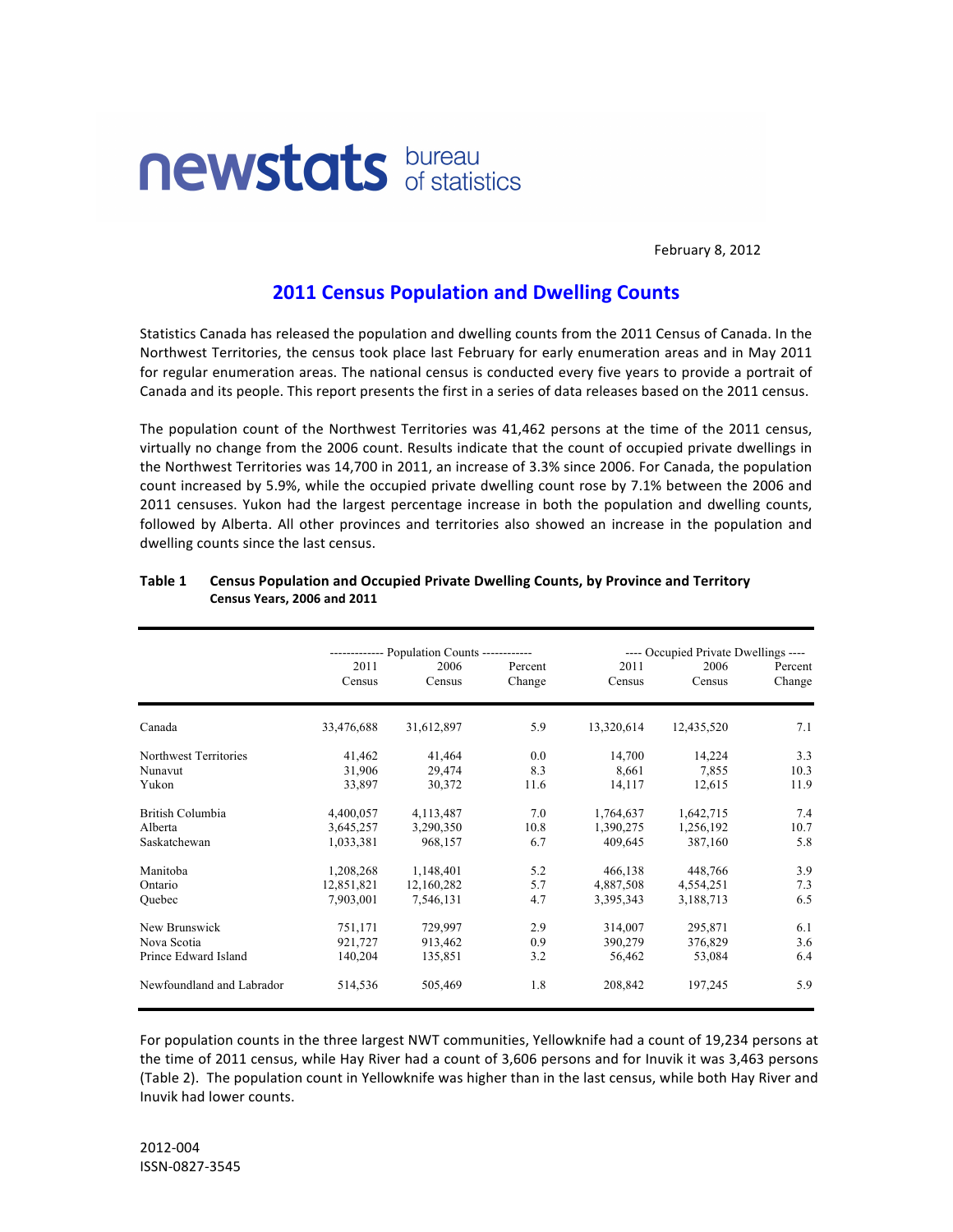In many NWT communities, the percentage change in the count of occupied private dwellings is greater than the change in population counts between the 2006 and 2011 censuses. This pattern reflects that many communities had a decline in the number of persons per dwelling and may be indicative of a general improvement (i.e., decline) in crowding issues.

|                        |                          | ---------- Population Counts--------- |                | -- Occupied Private Dwellings -- |  |  |
|------------------------|--------------------------|---------------------------------------|----------------|----------------------------------|--|--|
|                        | 2011<br>Census           | 2006<br>Census                        | 2011<br>Census | 2006<br>Census                   |  |  |
| Northwest Territories  | 41,462                   | 41,464                                | 14,700         | 14,224                           |  |  |
| Aklavik                | 633                      | 594                                   | 226            | 218                              |  |  |
| Colville Lake          | 149                      | 126                                   | 36             | 35                               |  |  |
| Déline                 | 472                      | 525                                   | 159            | 173                              |  |  |
| Fort Good Hope         | 515                      | 557                                   | 177            | 176                              |  |  |
| Fort McPherson         | 792                      | 776                                   | 266            | 265                              |  |  |
| Inuvik                 | 3,463                    | 3,484                                 | 1,279          | 1,246                            |  |  |
| Norman Wells           | 727                      | 761                                   | 309            | 302                              |  |  |
| Paulatuk               | 313                      | 294                                   | 87             | 75                               |  |  |
| Sachs Harbour          | 112                      | 122                                   | 42             | 45                               |  |  |
| Tsiigehtchic           | 143                      | 175                                   | 56             | 60                               |  |  |
| Tuktoyaktuk            | 854                      | 870                                   | 267            | 274                              |  |  |
| Tulita                 | 478                      | 505                                   | 144            | 144                              |  |  |
| Ulukhaktok             | 402                      | 398                                   | 138            | 134                              |  |  |
| Inuvik Unorganized     | $\overline{a}$           | 5                                     | 1              | $\overline{c}$                   |  |  |
| Behchokò               | 1,926                    | 1,894                                 | 458            | 449                              |  |  |
| Detah                  | 210                      | 247                                   | 67             | $77 \,$                          |  |  |
| Enterprise             | 87                       | 97                                    | 34             | 37                               |  |  |
| Fort Liard             | 536                      | 583                                   | 174            | 175                              |  |  |
| Fort Providence        | 734                      | 727                                   | 258            | 233                              |  |  |
| Fort Resolution        | 474                      | 484                                   | 189            | 175                              |  |  |
| Fort Simpson           | 1,238                    | 1,216                                 | 485            | 434                              |  |  |
| Fort Smith             | 2,093                    | 2,364                                 | 776            | 868                              |  |  |
| Gamètì                 | 253                      | 283                                   | 67             | 71                               |  |  |
| Hay River              | 3,606                    | 3,648                                 | 1,405          | 1,318                            |  |  |
| Hay River Reserve      | 292                      | 309                                   | 89             | 87                               |  |  |
| Jean Marie River       | 64                       | 81                                    | 20             | 23                               |  |  |
| Kakisa                 | 45                       | 52                                    | 15             | 14                               |  |  |
| Lutselk'e              | 295                      | 318                                   | 110            | 111                              |  |  |
| Nahanni Butte          | 102                      | 115                                   | 40             | 35                               |  |  |
| Pine Point             |                          |                                       | $\overline{a}$ |                                  |  |  |
| Reliance               | $\mathfrak s$            | 10                                    | $\overline{c}$ | $\sqrt{2}$                       |  |  |
| Salt Plains            | $\overline{\phantom{a}}$ | $\sim$                                | 1              |                                  |  |  |
| <b>Trout Lake</b>      | 92                       | 86                                    | 33             | 30                               |  |  |
| Tungsten               |                          | $\overline{a}$                        | $\overline{a}$ |                                  |  |  |
| Wekweètì               | 141                      | 137                                   | 30             | 35                               |  |  |
| Whati                  | 492                      | 460                                   | 124            | 113                              |  |  |
| Wrigley                | 133                      | 122                                   | 43             | 43                               |  |  |
| Yellowknife            | 19,234                   | 18,700                                | 6,938          | 6,616                            |  |  |
| Fort Smith Unorganized | 357                      | 339                                   | 155            | 129                              |  |  |
|                        |                          |                                       |                |                                  |  |  |

#### Table 2 Population and Occupied Private Dwelling Counts, by Community and Region Northwest Territories, Census Years 2006 and 2011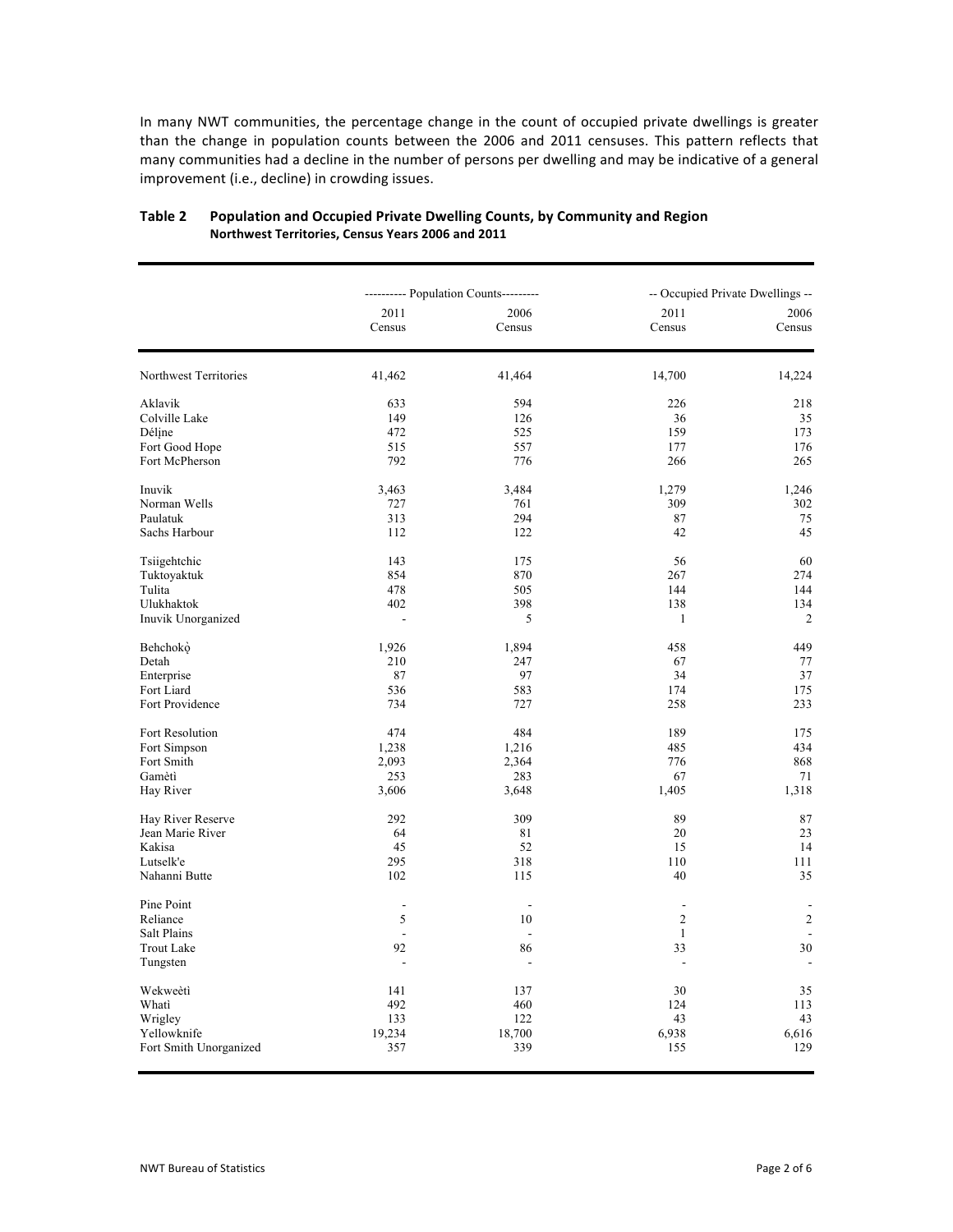It is very important to note that Census counts are not the same as population estimates. Although the census tries to enumerate the entire population, inevitably these counts are subject to coverage error (i.e., some people are missed or counted more than once during enumeration). More specifically, the primary difference between estimates and counts is due to net undercoverage (i.e., more people are missed than counted more than once). To estimate the extent of census coverage error, Statistics Canada conducts coverage studies in all provinces and territories after each census. Results from these studies along with the census counts are used to produce revised population estimates.

Figure 1 illustrates the historical extent of net undercoverage in the NWT from past censuses. For the 1996 census, a coverage adjustment of 5.22% was applied to the population count, while for 2001 the coverage adjustment increased significantly to 8.11% and for 2006 it fell to 3.84%. The lower adjustment in 2006 indicates that there was better coverage than in the two previous censuses. Postcensal coverage study results from the 2011 Census will be released by Statistics Canada in September 2013.



### **Figure 1** Population Estimates, Counts and Net Undercoverage **Northwest Territories, Census Years 1996 - 2011**

An important point to note is that the postcensal population estimate (i.e., the preliminary population estimate at the time of the census data release) has been higher than the census population count. For example, the difference between the 1996 census count and the postcensal population estimate was 2,157 persons. After the adjustment for net undercoverage, the revised 1996 estimate was virtually the same as the preliminary estimate. By comparison, the difference between the 2006 census count and the preliminary estimate was only 397 persons. After the coverage adjustment, the revised 2006 population estimate was considerably higher than the preliminary estimate.

For the 2011 census, the difference between the postcensal population estimate and the census count was 2,213 persons, which is a larger difference than in the 2006 census. The larger difference suggests that either coverage error was greater in the 2011 census or that recent population estimates released by Statistics Canada have overestimated the NWT population. As noted above, however, the extent of net undercoverage will not be known until September 2013.

Tables 3 and 4 show the historical community-level population and private occupied dwelling counts for the census years from 1981 to 2011.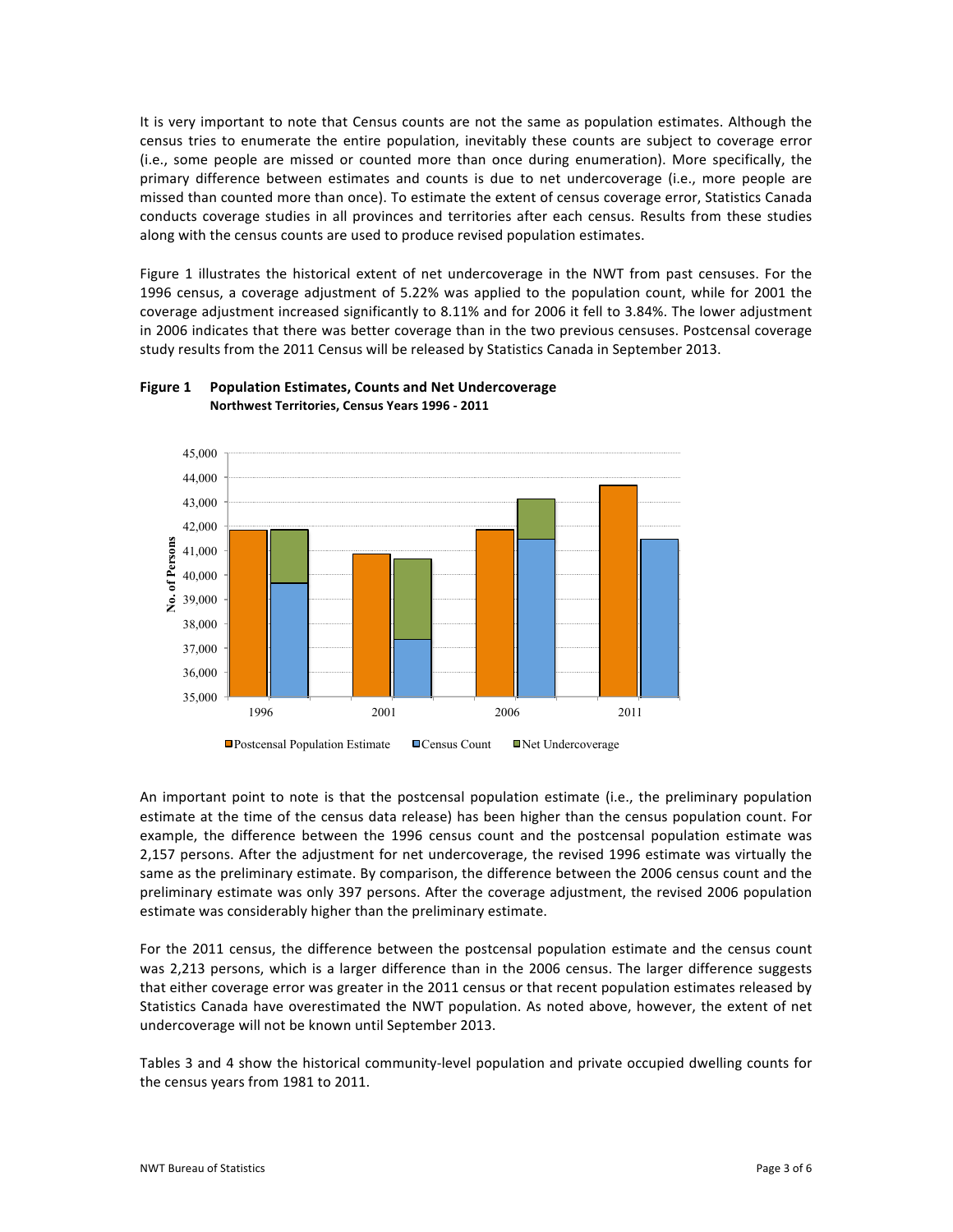|                        | 2011           | 2006   | 2001   | 1996           | 1991           | 1986   | 1981      |
|------------------------|----------------|--------|--------|----------------|----------------|--------|-----------|
| Northwest Territories  | 41,462         | 41,464 | 37,360 | 39,672         | 36,405         | 33,830 | 30,129    |
| Aklavik                | 633            | 594    | 632    | 727            | 801            | 763    | 721       |
| Colville Lake          | 149            | 126    | 102    | 90             | 69             | 52     | 57        |
| Déline                 | 472            | 525    | 536    | 616            | 551            | 532    | 521       |
| Fort Good Hope         | 515            | 557    | 549    | 644            | 602            | 562    | 463       |
| Fort McPherson         | 792            | 776    | 761    | 878            | 759            | 760    | 632       |
| Inuvik                 | 3,463          | 3,484  | 2,894  | 3,296          | 3,206          | 3,389  | 3,147     |
| Norman Wells           | 727            | 761    | 666    | 798            | 627            | 627    | 420       |
| Paulatuk               | 313            | 294    | 286    | 277            | 255            | 193    | 174       |
| Sachs Harbour          | 112            | 122    | 114    | 135            | 125            | 158    | 161       |
| Tsiigehtchic           | 143            | 175    | 195    | 162            | 144            | 108    | 120       |
| Tuktoyaktuk            | 854            | 870    | 930    | 943            | 918            | 929    | 772       |
| Tulita                 | 478            | 505    | 473    | 450            | 375            | 332    | 286       |
| Ulukhaktok             | 402            | 398    | 398    | 423            | 361            | 303    | 300       |
| Inuvik Unorganized     | $\overline{a}$ | 5      |        | 8              | 59             | 6      | 11        |
| Behchokò               | 1,926          | 1,894  | 1,552  | 1,662          | 1,521          | 1,378  | 1,378     |
| Detah                  | 210            | 247    | 182    | 190            | 150            | 131    | 143       |
| Enterprise             | 87             | 97     | 61     | 86             | 49             | 56     | 46        |
| Fort Liard             | 536            | 583    | 530    | 512            | 485            | 395    | 405       |
| Fort Providence        | 734            | 727    | 753    | 748            | 645            | 588    | 605       |
| Fort Resolution        | 474            | 484    | 525    | 536            | 515            | 447    | 480       |
| Fort Simpson           | 1,238          | 1,216  | 1,163  | 1,257          | 1,142          | 987    | 980       |
| Fort Smith             | 2,093          | 2,364  | 2,185  | 2,441          | 2,480          | 2,460  | 2,312     |
| Gamètì                 | 253            | 283    | 274    | 256            | 252            | 183    | 200       |
| Hay River              | 3,606          | 3,648  | 3,510  | 3,611          | 3,253          | 3,006  | 2,911     |
| Hay River Reserve      | 292            | 309    | 269    | 253            | 216            | 180    | $\ddotsc$ |
| Jean Marie River       | 64             | 81     | 50     | 53             | 49             | 64     | 69        |
| Kakisa                 | 45             | 52     | 40     | 36             | 39             | 30     | 36        |
| Lutselk'e              | 295            | 318    | 248    | 304            | 286            | 273    | 253       |
| Nahanni Butte          | 102            | 115    | 107    | 75             | 85             | 84     | 85        |
| Pine Point             | $\overline{a}$ | ÷.     | ÷.     | $\overline{a}$ | 9              | 1,558  | 1,861     |
| Reliance               | 5              | 10     | L,     | $\overline{2}$ | 10             | 11     | 15        |
| <b>Salt Plains</b>     | $\overline{a}$ |        |        | 11             | $\overline{4}$ | 14     | 7         |
| <b>Trout Lake</b>      | 92             | 86     | 70     | 68             | 66             | 54     | 59        |
| Tungsten               | $\overline{a}$ | L,     |        | L,             | L,             | 238    | 320       |
| Wekweètì               | 141            | 137    | 131    | 135            | 127            | 119    | 69        |
| Whati                  | 492            | 460    | 453    | 418            | 392            | 345    | 268       |
| Wrigley                | 133            | 122    | 165    | 167            | 174            | 161    | 137       |
| Yellowknife            | 19,234         | 18,700 | 16,541 | 17,275         | 15,179         | 11,753 | 9,483     |
| Fort Smith Unorganized | 357            | 339    | 15     | 129            | 425            | 601    | 222       |

#### Table 3 Historical Census Population Counts, by Community and Region Northwest Territories, Census Years 1981 to 2011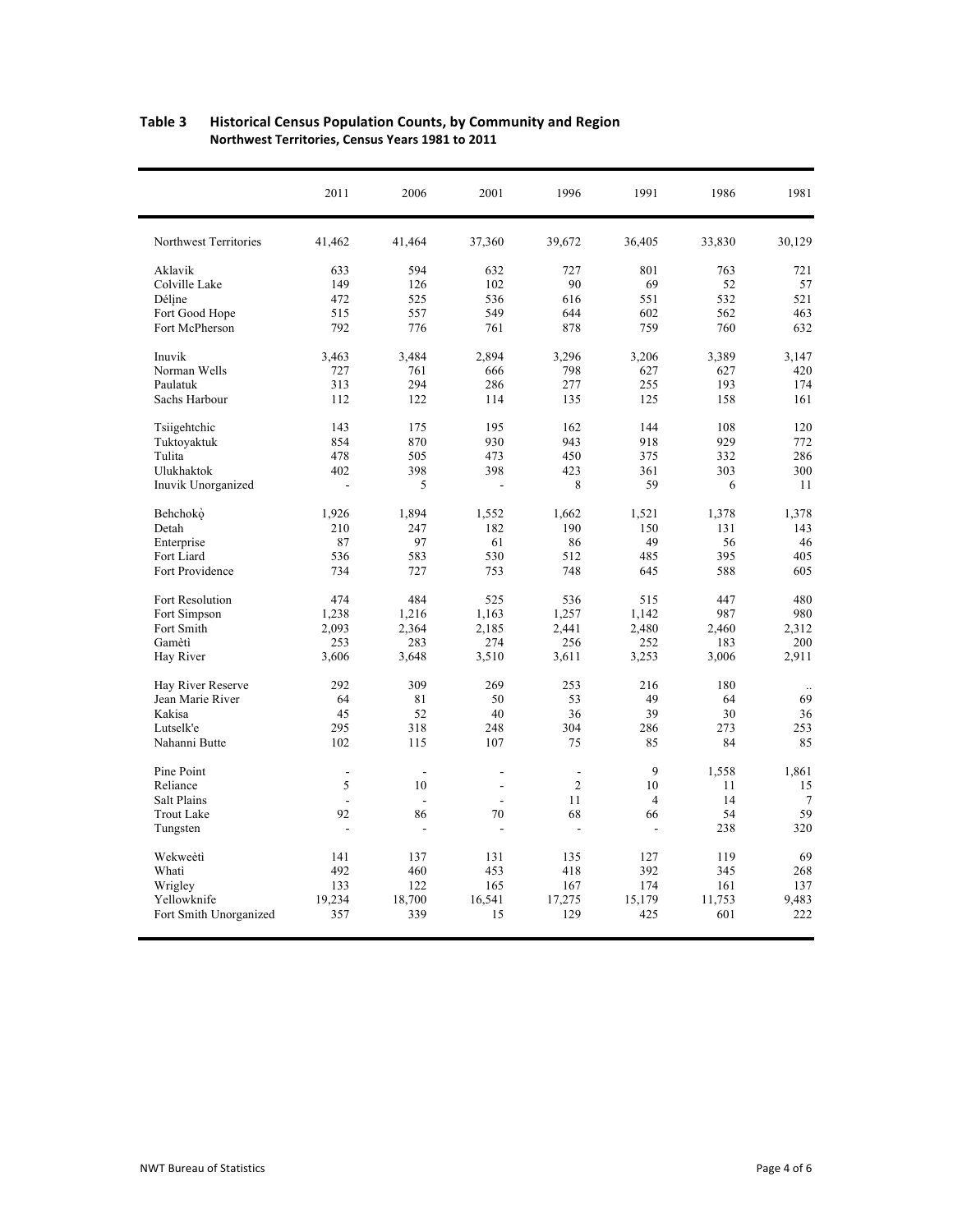|                        | 2011           | 2006           | 2001                 | 1996           | 1991                     | 1986            | 1981         |
|------------------------|----------------|----------------|----------------------|----------------|--------------------------|-----------------|--------------|
| Northwest Territories  | 14,700         | 14,224         | 12,565               | 12,704         | 11,377                   | 9,979           | 8,493        |
| Aklavik                | 226            | 218            | 220                  | 218            | 215                      | 194             | 164          |
| Colville Lake          | 36             | 35             | 30                   | 22             | 16                       | 11              | 14           |
| Déline                 | 159            | 173            | 150                  | 172            | 130                      | 104             | 106          |
| Fort Good Hope         | 177            | 176            | 155                  | 176            | 141                      | 115             | 100          |
| Fort McPherson         | 266            | 265            | 240                  | 264            | 191                      | 172             | 128          |
| Inuvik                 | 1,279          | 1,246          | 1,015                | 1,135          | 1,119                    | 1,056           | 941          |
| Norman Wells           | 309            | 302            | 270                  | 285            | 242                      | 240             | 133          |
| Paulatuk               | 87             | 75             | 65                   | 55             | 52                       | 39              | 28           |
| Sachs Harbour          | 42             | 45             | 35                   | 40             | 41                       | 44              | 35           |
| Tsiigehtchic           | 56             | 60             | 60                   | 49             | 38                       | 29              | 25           |
| Tuktoyaktuk            | 267            | 274            | 275                  | 254            | 249                      | 206             | 140          |
| Tulita                 | 144            | 144            | 130                  | 129            | 110                      | 79              | 67           |
| Ulukhaktok             | 138            | 134            | 130                  | 125            | 106                      | 74              | 65           |
| Inuvik Unorganized     | $\mathbf{1}$   | $\overline{2}$ | $\ddots$             | 7              | 18                       | $\mathbf{1}$    | $\mathbf{1}$ |
| Behchokò               | 458            | 449            | 390                  | 377            | 319                      | 250             | 235          |
| Detah                  | 67             | 77             | 50                   | 56             | 36                       | 30              | 26           |
| Enterprise             | 34             | 37             | 25                   | 31             | 19                       | 19              | 16           |
| Fort Liard             | 174            | 175            | 160                  | 144            | 135                      | 96              | 76           |
| Fort Providence        | 258            | 233            | 230                  | 223            | 169                      | 123             | 128          |
| Fort Resolution        | 189            | 175            | 190                  | 183            | 157                      | 121             | 122          |
| Fort Simpson           | 485            | 434            | 405                  | 421            | 385                      | 293             | 255          |
| Fort Smith             | 776            | 868            | 815                  | 797            | 791                      | 754             | 651          |
| Gamètì                 | 67             | 71             | 70                   | 58             | 51                       | 34              | 34           |
| Hay River              | 1,405          | 1,318          | 1,240                | 1,224          | 1,118                    | 981             | 929          |
| Hay River Reserve      | 89             | 87             | 75                   | 70             | 58                       | 41              | $\ddotsc$    |
| Jean Marie River       | 20             | 23             | 20                   | 18             | 15                       | 13              | 12           |
| Kakisa                 | 15             | 14             | 15                   | 11             | 12                       | $7\phantom{.0}$ | 6            |
| Lutselk'e              | 110            | 111            | 65                   | 84             | 72                       | 53              | 46           |
| Nahanni Butte          | 40             | 35             | $\ddotsc$            | 24             | 23                       | 19              | 14           |
| Pine Point             | $\overline{a}$ | $\overline{a}$ | L,                   | $\overline{a}$ | $\overline{c}$           | 504             | 514          |
| Reliance               | $\overline{2}$ | $\overline{2}$ | $\ddotsc$            | $\mathbf{1}$   | $\overline{4}$           | 3               | 5            |
| <b>Salt Plains</b>     | $\mathbf{1}$   |                | $\ddot{\phantom{a}}$ | 5              | 2                        | 6               |              |
| <b>Trout Lake</b>      | 33             | 30             | 25                   | 24             | 22                       | 16              | 15           |
| Tungsten               | $\overline{a}$ | L,             | $\overline{a}$       | $\overline{a}$ | $\overline{\phantom{a}}$ | 77              | 69           |
| Wekweètì               | 30             | 35             | 35                   | 35             | 21                       | 18              | 13           |
| Whati                  | 124            | 113            | 100                  | 87             | 67                       | 52              | 34           |
| Wrigley                | 43             | 43             | 50                   | 49             | 51                       | 37              | 28           |
| Yellowknife            | 6,938          | 6,616          | 5,795                | 5,807          | 5,020                    | 3,894           | 3,234        |
| Fort Smith Unorganized | 155            | 129            |                      | 44             | 160                      | 174             | 84           |

## **Table!4! Historical!Occupied!Private!Dwelling!Counts,!by!Community and!Region Northwest Territories, Census Years 1981 to 2011**